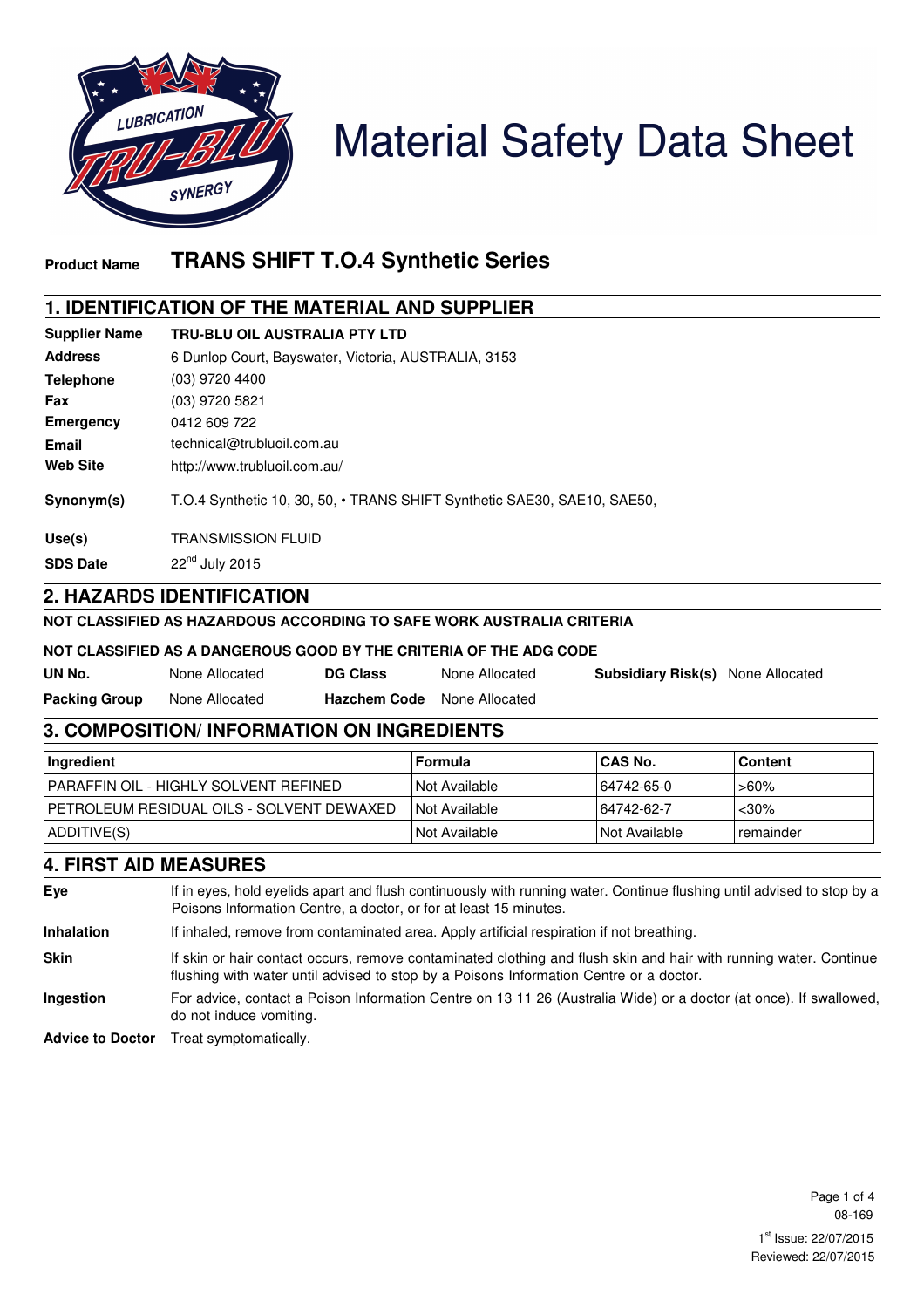#### **5. FIRE FIGHTING MEASURES**

**Flammability** Combustible. May evolve toxic gases (carbon oxides, hydrocarbons) when heated to decomposition.

**Fire and Explosion** Evacuate area and contact emergency services. Toxic gases may be evolved in a fire situation. Remain upwind and notify those downwind of hazard. Wear full protective equipment including Self Contained Breathing Apparatus (SCBA) when combating fire. Use waterfog to cool intact containers and nearby storage areas.

**Extinguishing** Dry agent, carbon dioxide or foam. Prevent contamination of drains or waterways.

**Hazchem Code** None Allocated

### **6. ACCIDENTAL RELEASE MEASURES**

**Spillage** Use personal protective equipment. Clear area of all unprotected personnel. Ventilate area where possible. Contain spillage, then cover / absorb spill with non-combustible absorbant material (vermiculite, sand, or similar), collect and place in suitable containers for disposal.

#### **7. STORAGE AND HANDLING**

- **Storage** Store in a cool, dry, well ventilated area, removed from oxidising agents, acids, alkalis, heat or ignition sources and foodstuffs. Ensure containers are adequately labelled, protected from physical damage and sealed when not in use. Check regularly for leaks or spills. Large storage areas should have appropriate fire protection systems. Store as a Class C2 Combustible Liquid (AS1940).
- **Handling** Before use carefully read the product label. Use of safe work practices are recommended to avoid eye or skin contact and inhalation. Observe good personal hygiene, including washing hands before eating. Prohibit eating, drinking and smoking in contaminated areas.

## **8. EXPOSURE CONTROLS/ PERSONAL PROTECTION**

#### **Exposure Stds**

**PPE**

| Ingredient       | Reference           | <b>TWA</b> |               | <b>STEL</b> |   |
|------------------|---------------------|------------|---------------|-------------|---|
| Mineral oil mist | SWA (AUS)           | $- -$      | ma/m3<br>ა    | .           | . |
| Mineral Oil Mist | (AUS)<br><b>SWA</b> | $- -$      | ma/m۵ آ<br>'5 | .           | . |

**Biological Limits** No biological limit allocated.

**Engineering Controls** Avoid inhalation. Use in well ventilated areas. Where an inhalation risk exists, mechanical extraction ventilation is recommended. Maintain vapour levels below the recommended exposure standard.

Wear splash-proof goggles and rubber or PVC gloves. When using large quantities or where heavy contamination is likely, wear: coveralls. Where an inhalation risk exists, wear: a Type A (Organic vapour) respirator. With prolonged use, wear: viton (R) or nitrile gloves and coveralls.



## **9. PHYSICAL AND CHEMICAL PROPERTIES**

| Appearance              | YELLOW LIQUID               | Solubility (water)           | <b>INSOLUBLE</b>            |
|-------------------------|-----------------------------|------------------------------|-----------------------------|
| <b>Odour</b>            | <b>CHARACTERISTIC ODOUR</b> | <b>Specific Gravity</b>      | 0.890                       |
| рH                      | <b>NOT RELEVANT</b>         | % Volatiles                  | <b>NOT AVAILABLE</b>        |
| <b>Vapour Pressure</b>  | NOT AVAILABLE               | Flammability                 | <b>CLASS C2 COMBUSTIBLE</b> |
| <b>Vapour Density</b>   | NOT AVAILABLE               | <b>Flash Point</b>           | $>200^{\circ}$ C            |
| <b>Boiling Point</b>    | <b>NOT AVAILABLE</b>        | <b>Upper Explosion Limit</b> | <b>NOT AVAILABLE</b>        |
| <b>Melting Point</b>    | NOT AVAILABLE               | <b>Lower Explosion Limit</b> | <b>NOT AVAILABLE</b>        |
| <b>Evaporation Rate</b> | NOT AVAILABLE               |                              |                             |
| <b>Viscosity</b>        | 10.9 cSt @ 100 ℃            |                              |                             |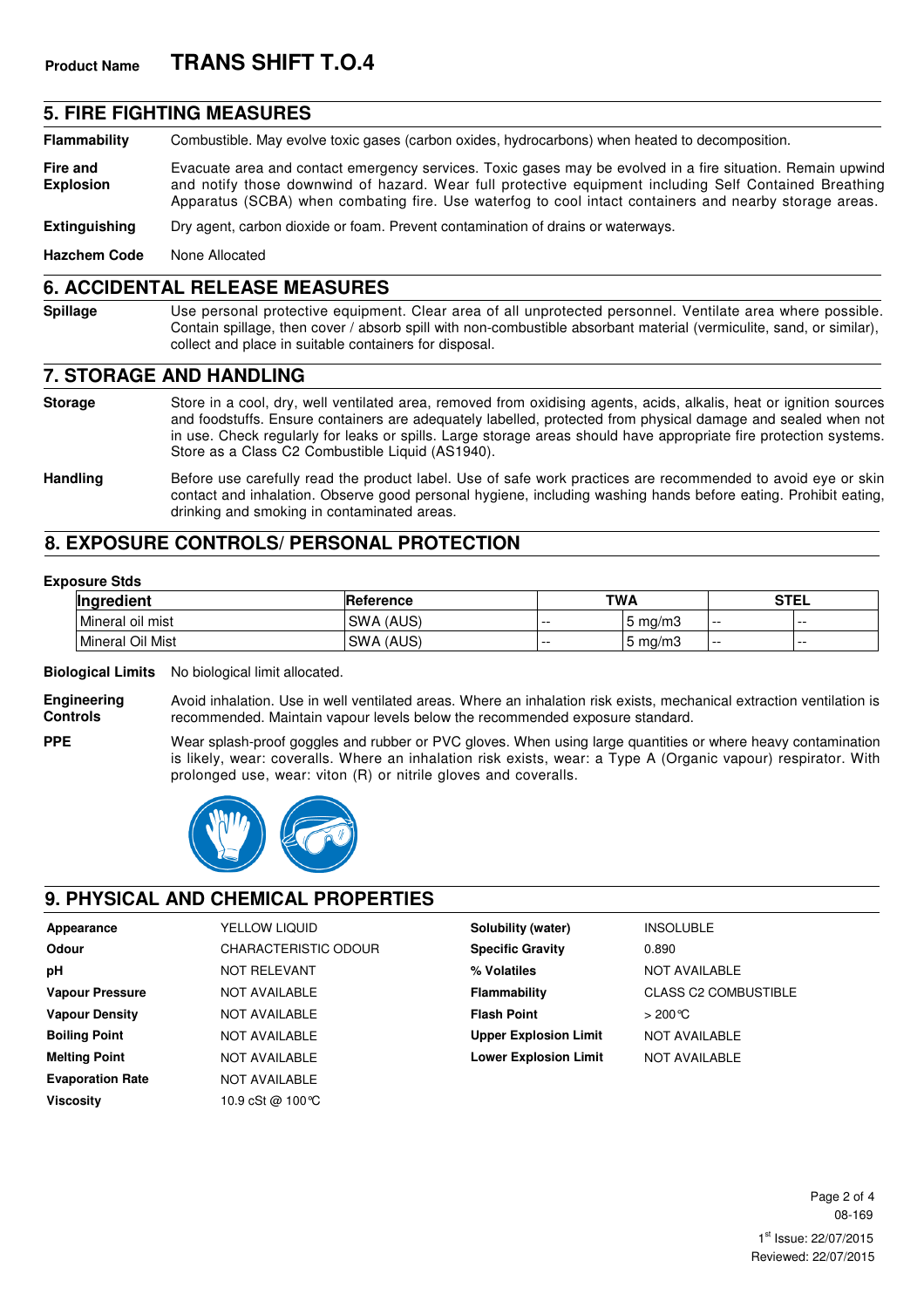## **10. STABILITY AND REACTIVITY**

| <b>Chemical Stability</b>                                   | Stable under recommended conditions of storage.                                                                                          |
|-------------------------------------------------------------|------------------------------------------------------------------------------------------------------------------------------------------|
| <b>Conditions to Avoid</b>                                  | Avoid heat, sparks, open flames and other ignition sources.                                                                              |
| <b>Material to Avoid</b>                                    | Incompatible with oxidising agents (eg. hypochlorites), acids (eg. nitric acid), alkalis (eg. hydroxides), heat<br>and ignition sources. |
| <b>Hazardous</b><br><b>Decomposition</b><br><b>Products</b> | May evolve toxic gases (carbon oxides, hydrocarbons) when heated to decomposition.                                                       |
| <b>Hazardous Reactions</b>                                  | Polymerization is not expected to occur.                                                                                                 |

#### **11. TOXICOLOGICAL INFORMATION**

| <b>Health Hazard</b><br><b>Summary</b> | Low toxicity. Use safe work practices to avoid eye or skin contact and inhalation. The mineral oil contained within<br>this product is highly refined and therefore is not classifiable as to its carcinogenicity in humans (IARC Group 3). |
|----------------------------------------|---------------------------------------------------------------------------------------------------------------------------------------------------------------------------------------------------------------------------------------------|
| Eye                                    | Low to moderate irritant. Contact may result in irritation, lacrimation, pain and redness.                                                                                                                                                  |
| <b>Inhalation</b>                      | Low irritant. Over exposure may result in irritation of the nose and throat, with coughing.                                                                                                                                                 |
| <b>Skin</b>                            | Low irritant. Prolonged or repeated contact may result in mild irritation, rash and dermatitis.                                                                                                                                             |
| <b>Ingestion</b>                       | Low toxicity. Ingestion of large quantities may result in nausea, vomiting, abdominal pain, diarrhoea, and<br>drowsiness. Aspiration may result in chemical pneumonitis and pulmonary oedema.                                               |
| <b>Toxicity Data</b>                   | No LD50 data available for this product.                                                                                                                                                                                                    |

#### **12. ECOLOGICAL INFORMATION**

| Environment                    | Mineral oils biodegrade slowly and should not be released to waterways or soil. They can float on water,<br>restricting oxygen exchange with possible asphyxiation of aquatic life. |  |  |  |  |  |
|--------------------------------|-------------------------------------------------------------------------------------------------------------------------------------------------------------------------------------|--|--|--|--|--|
| <b>Ecotoxicity</b>             | Not classified as dangerous to the aquatic environment.                                                                                                                             |  |  |  |  |  |
| Persistence /<br>Degradability | Expected to be inherently biodegradable.                                                                                                                                            |  |  |  |  |  |
| <b>Mobility</b>                | Low solubility and is expected to migrate from water to the land. Expected to partition to sediment and<br>wastewater solids.                                                       |  |  |  |  |  |

#### **13. DISPOSAL CONSIDERATIONS**

Waste Disposal Reuse where possible or return to manufacturer/supplier. May be recycled. Do not release to drains or waterways. Contact the manufacturer for additional information.

**Legislation** Dispose of in accordance with relevant local legislation.

## **14. TRANSPORT INFORMATION**

#### **NOT CLASSIFIED AS A DANGEROUS GOOD BY THE CRITERIA OF THE ADG CODE**

| <b>Shipping Name</b> | None Allocated          |                     |                |                                          |  |
|----------------------|-------------------------|---------------------|----------------|------------------------------------------|--|
| UN No.               | None Allocated DG Class |                     | None Allocated | <b>Subsidiary Risk(s)</b> None Allocated |  |
| <b>Packing Group</b> | None Allocated          | <b>Hazchem Code</b> | None Allocated |                                          |  |

#### **15. REGULATORY INFORMATION**

**Poison Schedule** A poison schedule number has not been allocated to this product using the criteria in the Standard for the Uniform Scheduling of Drugs and Poisons (SUSDP).

**AICS** All chemicals listed on the Australian Inventory of Chemical Substances (AICS).

#### **16. OTHER INFORMATION**

**Additional Information** MINERAL OILS - SOLVENT REFINED; Animal experiments and human experience have not shown cancer risks when handling solvent refined mineral oils, unlike non refined mineral oils. CLEANING MINERAL OIL CONTAMINATED CLOTHING; Cleaners are advised that when cleaning oil contaminated clothing it is essential that freshly distilled solvent is used for each batch, including final rinse, as even filtered solvent will leave oil residues.

> MINERAL OILS - USED; Used mineral oils in engine crankcases and other high temperature/high stress environments may contain potentially harmful residues, some of which have been shown to cause irreversible skin